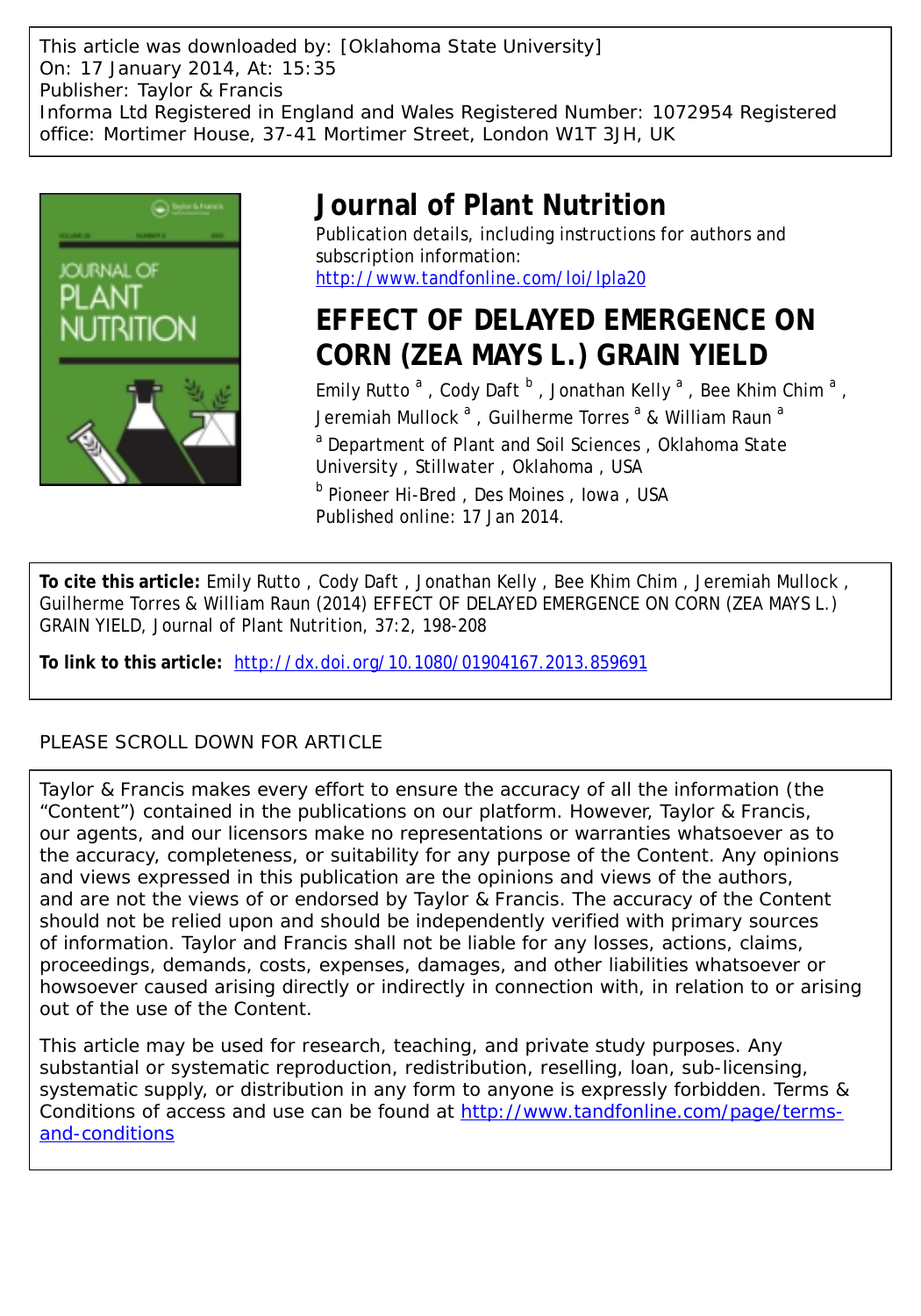



## **EFFECT OF DELAYED EMERGENCE ON CORN (***ZEA MAYS* **L.) GRAIN YIELD**

## **Emily Rutto,<sup>1</sup> Cody Daft,<sup>2</sup> Jonathan Kelly,<sup>1</sup> Bee Khim Chim,<sup>1</sup> Jeremiah Mullock,<sup>1</sup> Guilherme Torres,<sup>1</sup> and William Raun1**

<sup>1</sup>*Department of Plant and Soil Sciences, Oklahoma State University, Stillwater, Oklahoma, USA* <sup>2</sup>*Pioneer Hi-Bred, Des Moines, Iowa, USA*

✷ *Uneven crop stands result in a reduction in corn yield production. This study was conducted to determine the effect of delayed emergence on corn yields and the effect of nitrogen (N) applications to compensate for yield reductions. The design used was a randomized complete block, with 4 sequences of delayed planting (0,4,7,and 10 days after planting) and 3 rates of nitrogen fertilizer (0, 40, 80 kg N ha*−*<sup>1</sup> ). At maturity, individual plants were tagged in sets of three and hand harvested. Corn ears were shelled, and yield per plant calculated. Grain yield of the delayed plant compared to that of the neighbors was reduced by 27, 8, 20 and 12 kg ha*−*<sup>1</sup> day*−*<sup>1</sup> for 2007 LCB1, 2007 LCB2, 2010 LCB1 and 2010 LCB2, respectively. Over locations and years, the mean grain yield decrease of the delayed plant versus neighboring plants for each day delay was 122 kg ha*−*<sup>1</sup> .*

**Keywords:** corn, precision agriculture, macronutrients

#### **INTRODUCTION**

Homogenous plant stand establishment is important for achieving maximum corn grain yields. Spatial and temporal variability are generally common in crop fields (Solie et al., 1996), which inevitably leads to heterogeneous stands. Several factors have been established to cause uneven emergence of crops in the field. These include soil temperature, which affects germination and speed of coleoptile elongation (Blacklow, 1974), soil compaction (Stibbe and Terpstra, 1982; Schneider and Gupta, 1985), and

Received 25 March 2011; accepted 27 October 2011.

Address correspondence to William Raun, Department of Plant and Soil Sciences, 044 Agricultural Hall, Oklahoma State University, Stillwater, OK 74078–6028, USA. E-mail: bill.raun@okstate.edu

Color versions of one or more of the figures in the article can be found online at www.tandfonline.com/lpla.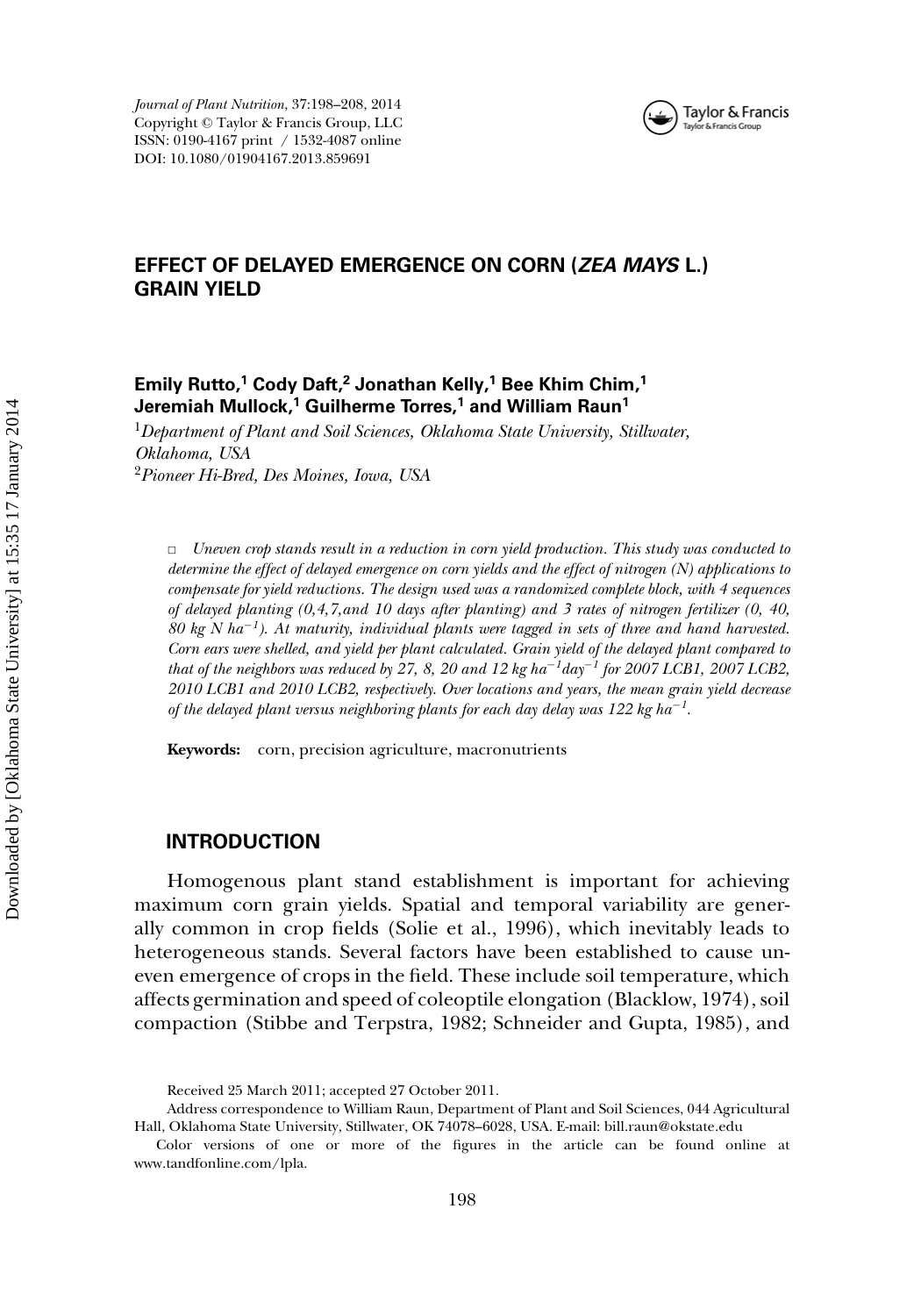presence of surface residue as a result of no-tillage practices, which has been demonstrated to reduce soil temperature leading to delayed seed germination (Hayhoe and Dwyer, 1990). Variation in seed moistening, as a result of differences in seed-soil contact in a coarse seed bed, death after germination, excess or scarcity of water, presence of seeds unable to germinate, uneven distribution of the drill generating small skips, and stand establishment in stony fields (Benson, 1990; Finck, 1997; Nielsen, 1998), are other factors that contribute significantly to uneven corn stands.

The current nitrogen (N) recommendations for corn have been developed for large geographic regions and are traditionally employed without considering in-field variability (Schmidt et al., 2002). In an uneven crop stand this will result in treating the whole field as if no variability were present, hence over-fertilizing the field, increasing the cost of production and reducing nitrogen use efficiency (NUE).

Past studies have demonstrated that delayed emerging plants surrounded by earlier emerging plants will show delay in leaf stage and plant height. The shading from neighboring plants will reduce light penetration and increase competition for moisture and nutrients from taller plants with more developed root systems (Weiner, 1990). This leads to decreased corn yields even if within-row plant spacing is relatively uniform (Nafziger et al., 1991), especially at high population densities (Ford and Hicks, 1992). Liu et al. (2004) demonstrated that corn yielded 4% and 8% less when one out of six plants had a delay in emergence of two leaf stages and four leaf stages, respectively. Nafziger et al. (1991) found that if the differences in emergence times of plants in an unevenly emerged field is <2 weeks, there will be a yield loss, but not significant enough to warrant replanting. If the emergence delays for some plants approach 3 weeks, then replanting may produce a yield increase of about 10% if the proportion of delayed plants exceeds 25%. Also, a growth stage difference of two leaves or greater between adjacent plants can result in the younger plant being barren at end of the season (Nielsen, 2001).

This information necessitates the need to decide whether or not to destroy the late-emerging plants, in order to increase food production. This could increase NUE in cereals to near 50% and above the current world estimates of NUE in cereals that hover near 33% (Raun and Johnson, 1999). Moreover, while advances in agriculture technologies and intensive management strategies have contributed to improved crop performance, tackling problems related to seed emergence and uneven crop stand remains a difficult hurdle. This study addresses this issue by hypothesizing that there is no advantage of modifying nitrogen fertilization rates on plants that are delayed in emergence by more than four days when compared to neighboring plants.

Theobjective of thisresearch was to determine the effect of delayed emergence on corn grain yields with and without fertilizer N.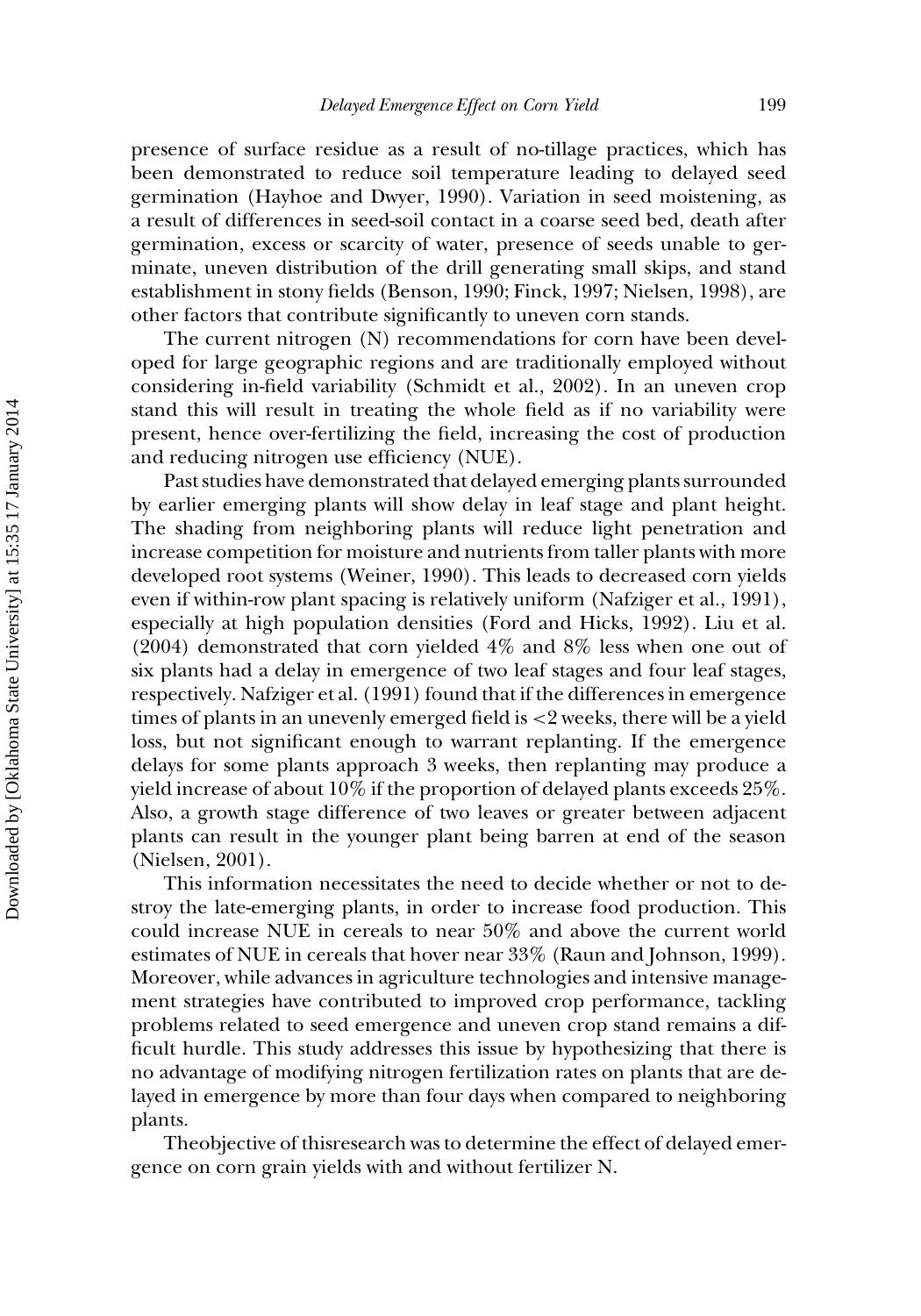| Year | Location         | K (mg kg <sup>-1</sup> ) |    | $P(mg kg^{-1})$ NH <sub>4</sub> -N (mg kg <sup>-1</sup> ) | $NO3-N$ (mg kg <sup>-1</sup> ) | pH  |
|------|------------------|--------------------------|----|-----------------------------------------------------------|--------------------------------|-----|
| 2007 | LCB <sub>1</sub> | 105                      | 27 |                                                           | 3.2                            | 6.2 |
|      | LCB <sub>2</sub> | 144                      | 45 | 28                                                        | 4.3                            | 5.6 |
| 2010 | LCB1             | 100                      | 29 | 19                                                        | 3.0                            | 6.2 |
|      | LCB 2            | 150                      | 40 | 30                                                        | 4.1                            | 5.5 |

**TABLE 1** Initial surface (0–15) soil test results prior to experiment initiation at Lake Carl Blackwell (LCB), OK, 2007 and 2010

pH – 1:1 soil water.

K and P – Mehlich III extraction.

NH4-N and NO3-N, 2M KCl extraction.

## **MATERIALS AND METHODS**

#### **Site Description**

Two experiments were establish**e**d in 2007, 2008, 2009, and 2010 at the Lake Carl Blackwell (LCB) irrigated research station, located in north central Oklahoma, 14 km west of Stillwater. The average annual air temperature is 15ºC and a mean annual rainfall of 932 mm (Stillwater, Oklahoma Mesonnet). Most of the precipitation occurs in the spring and early summer. Many different soil profiles are represented at varying degrees of slope, with Pulaski Fine Sandy Loam (coarse-loamy, mixed, superactive, nonacid, thermic Udic Ustifluvent) and Port Silt Loam (Fine-silty, mixed, superactive, thermic Cumulic Haplustolls) being common (USDA / NRCS soil taxonomy).

#### **Experiment and Management**

The experiment employed a randomized complete block design (RCBD) with 14 treatments and 3 replications (Table 1). Soils samples  $(0-15 \text{ cm})$  from each site were collected and characterized before application of treatments. In 2007, 2008, and 2009 Dekalb (DKC 66–23) Bt corn hybrid was planted at a seedling rate of 73,779 seeds ha<sup>-1</sup>. The row spacing was 76.2 cm and the distance between individual plants was 17.8 cm. In 2010 Dekalb (DKC 61–35) Bt corn was planted at 81,000 seeds ha<sup>-1</sup>. Border rows were planted with a 4-row John Deere Maxemerge-2, vacuum planter (Deere & Company, Moline, IL, USA), while the center row was planted by hand.

To achieve equal inter-row spacing and 5.08 cm planting depth, a planting device was made from 3.81 cm<sup>2</sup> square metal tubing. Bolts positioned 0.95 cm deep were placed every 17.8 cm apart along the tube. This was then used to create a fixed depression in the soil and ensuring specific planting points for each of the seeds. Fifteen seeds were planted in each row, which were further divided into five 3-plant subgroups. The subgroups containing three plants had two seeds planted on the same day and a delayed seed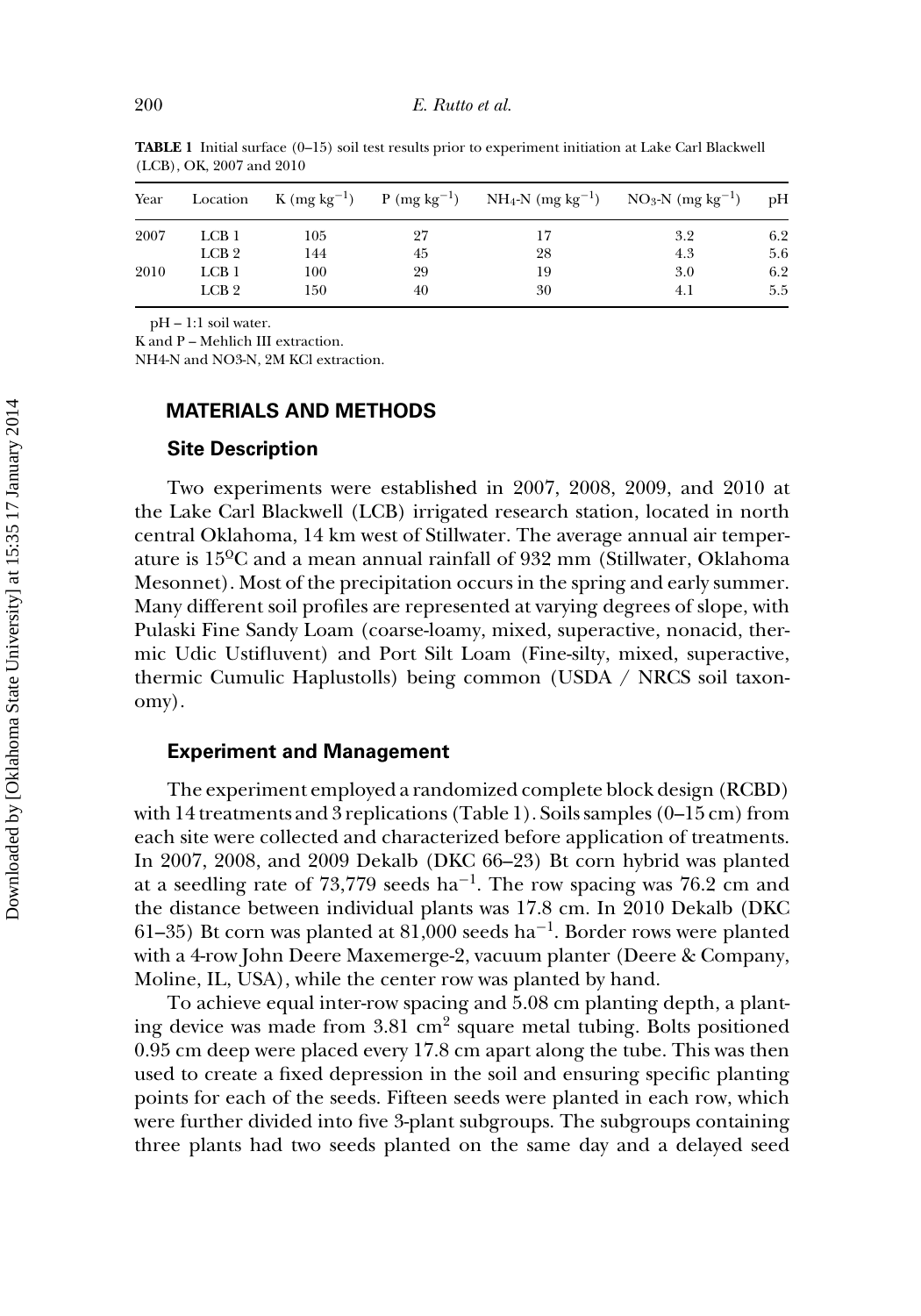| Mean Square                      |                  |                            |                  |                  |  |  |  |  |
|----------------------------------|------------------|----------------------------|------------------|------------------|--|--|--|--|
|                                  | 2007             |                            | 2010             |                  |  |  |  |  |
| Source                           | LCB <sub>1</sub> | LCB <sub>2</sub>           | LCB <sub>1</sub> | LCB <sub>2</sub> |  |  |  |  |
| Replication                      | 3203961          | 19934334                   | 29554464         | 8221937          |  |  |  |  |
| Days delayed in planting         | 4776508          | 4458226                    | 2877563¶         | 2885505          |  |  |  |  |
| Sidedress N rate                 | 5639966          | 11521857¶                  | 18970314**       | 522405           |  |  |  |  |
| Error                            | 2446345          | 3649283                    | 1222939          | 3277459          |  |  |  |  |
|                                  |                  | Grain yield $(kg ha^{-1})$ |                  |                  |  |  |  |  |
| Days delayed in planting (days)  |                  |                            |                  |                  |  |  |  |  |
| 0                                | 4885             | 13268                      | 7920             | 10172            |  |  |  |  |
| $\overline{4}$                   | 5424             | 14525                      | 6841             | 10774            |  |  |  |  |
| 7                                | 7630             | 13283                      | 7736             | 11258            |  |  |  |  |
| 10                               | 4464             | 12559                      | 6874             | 9938             |  |  |  |  |
| Sidedress N rate (kg $ha^{-1}$ ) |                  |                            |                  |                  |  |  |  |  |
| $\mathbf{0}$                     | 4975             | 12415                      | 5903             | 10819            |  |  |  |  |
| 40                               | 5818             | 14327                      | 8226             | 10330            |  |  |  |  |
| 80                               | 4790             | 13633                      | 7899             | 10471            |  |  |  |  |
| <b>SED</b>                       | 1277             | 1560                       | 903              | 1810             |  |  |  |  |
| N rate linear                    | ns               | ns                         | ***              | ns               |  |  |  |  |
| N rate quadratic                 | ns               | $\ast$                     | ***              | ns               |  |  |  |  |
| DDP§ linear                      | ns               | ns                         | ns               | ns               |  |  |  |  |
| DDP quadratic                    | ns               | ns                         | ns               | ns               |  |  |  |  |

**TABLE 2** The influence of delayed planting by 0, 4, 7 and 10 days and application of sidedress nitrogen (N) fertilizer at 0, 45 and 90 kg ha−1, on corn grain yield at Lake Carl Blackwell (LCB), OK, 2007 and 2010 cropping seasons

§ Days delayed after planting.

 $^\delta$  Not determine due to absence of data.

∗, ∗∗, ¶ significant at the 0.05, 0.01, and 0.10 probability levels, respectively.

SED = standard error of the difference between two equally replicated treatment means.

planted in the middle of the other two. The delayed seed was planted 4, 7, and 10 days after the neighboring 2 seeds (to simulate various delayed emergence scenarios) according to the treatment structure.

A preplant fertilizer application of 67 kg N ha<sup>-1</sup> was made for all treatments excluding the 0-N control, using a streamer nozzle and urea ammonia nitrate (UAN, 28–0–0). At V8 corn growth stage a side dress UAN application was made at 0, 45, 67, and 90 kg ha<sup>-1</sup> N (Table 2).

At maturity, subgroups within each row were tagged in sets of three, hand harvested, and each plant bagged separately. After hand harvesting, each bag was individually weighed to obtain the wet weight, oven dried at  $66^{\circ}$ C then weighed again to obtain dry weight (15% moisture) and grain yields determined.

#### **Data Management and Analysis**

Data was statistically analyzed using generalized linear models (GLM) in SAS version 9.1 (SAS Institute, Cary, NC, USA) to determine treatment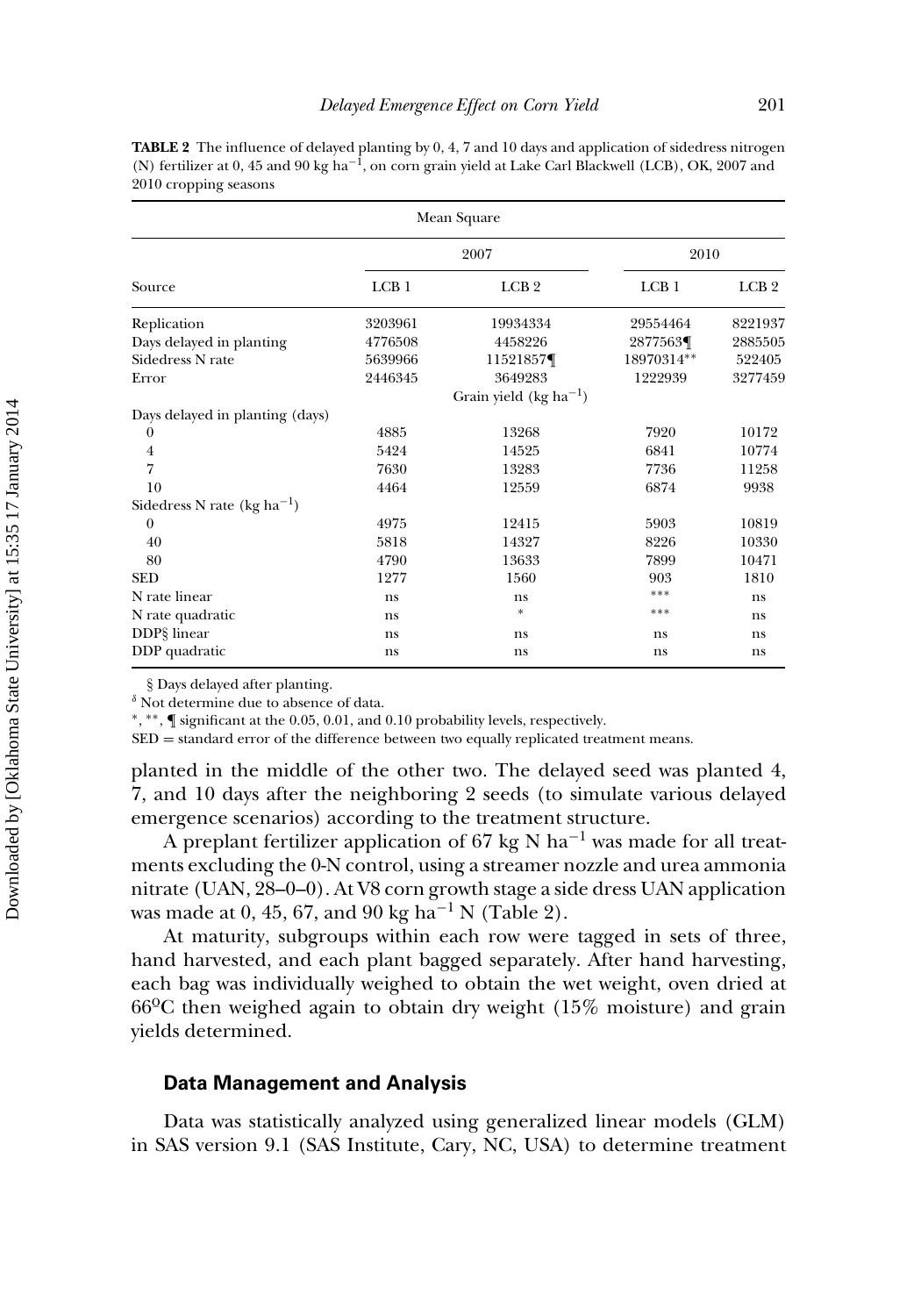

**FIGURE 1** Influence of delayed planting by 0, 4, 7 and 10 days on the grain yield of the delayed plant compared to the earlier planted neighboring plants, at Lake Carl Blackwell (LCB), 2007 and 2010 cropping seasons.

effects. Means were separated using Fisher's protected least significant difference (LSD) and non-orthogonal, single-degree-of-freedom contrasts were performed.

## **RESULTS AND DISCUSSION**

In 2007, although yield data was obtained, extreme rainfall amounts above the annual averages were recorded. Large portions of this rainfall were received at planting, which lead to less than optimum plant emergence and homogeneity among treatments. In 2008 and 2009 both experiments encountered significant damage due to feral hogs and excess rainfall, respectively and no reasonable data were collected. The experiment was repeated in 2010 and no damage due feral hogs was encountered. Thus, only results obtained from experiments in 2007 and 2010 are discussed.

#### **Yield Decrease**

The grain yield of the delayed plant was calculated by determining the difference in yield between the delayed plant (#2) and the average of the earlier planted neighboring plants (#1 and #3). The yield of the center plant compared to the average of the neighbors, significantly  $(P<0.05)$  decreased with each delay in planting for 2007 LCB 2 and 2010 LCB 2 cropping seasons (Table 2). In 2007 LCB 1 and 2010 LCB 1, the decrease was not significant, but still with each day delay yield losses were recorded (Figure 1). Apart from LCB 1 in 2007, which had a yield decrease of 27 kg ha−<sup>1</sup> for each day delay in planting, the rest of the locations and seasons showed that the yield depression of the delayed plant was slightly lower (Figure 1). For 2010 LCB 1, 2010 LCB 2, and 2007 LCB 2, for each day delay in planting, the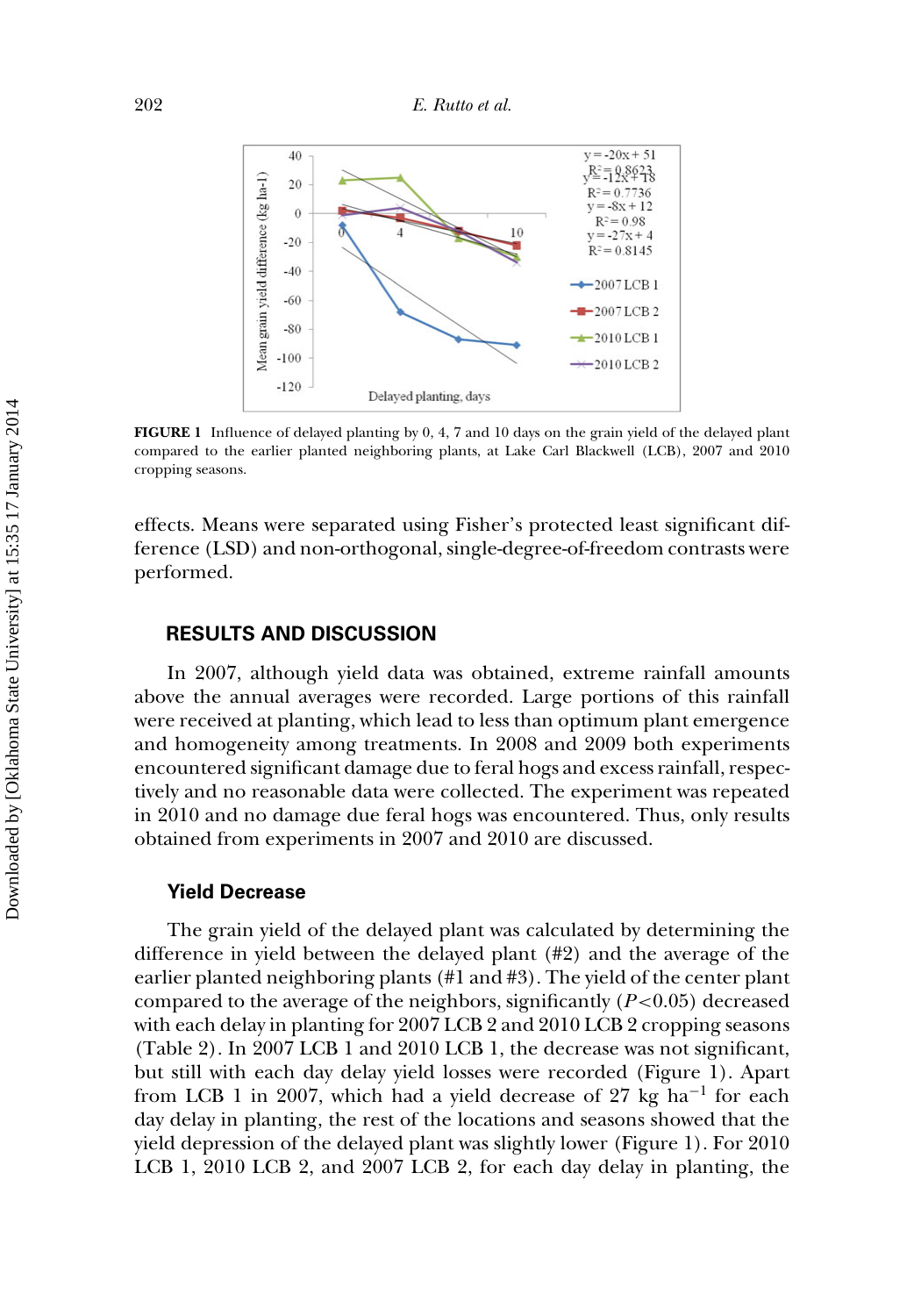

**FIGURE 2** Influence of application of sidedress nitrogen fertilizer at 0, 45, 1nd 90 kg ha<sup>−1</sup> on grain yield of the delayed plant compared to the earlier planted neighboring plants, at Lake Carl Blackwell (LCB), 2007 and 2010 cropping seasons.

delayed plant was depressed in yield by 20 kg ha<sup>-1</sup>, 12 kg ha<sup>-1</sup> and 8 kg ha<sup>-1</sup> respectively.

Overall, these findings indicated that, with the exception of 2007 LCB 1, delaying planting by more than 7 days resulted to a decrease in yield of the delayed plant. This could be attributed to the inability of the delayed plant to compete for sunlight, nutrients, and moisture with the earlier established plants; hence reduction in yield. Efficient N and moisture use by the plant and the ability to capture solar radiation for photosynthetic process is crucial for growth and yield production.

Application of side dress N application to the delayed plants led to a general decline in grain yield, with the exception of 2010 LCB 1 (Figure 2). This could have been due to poor response to side dress N by the delayed plant, which resulted from an underdeveloped root system. Early planted plants have more established root systems than the late planted; hence their efficiency to take up nutrients and moisture is high (Weiner, 1990). For all the sites and cropping seasons, interaction between the number of days delayed after planting and nitrogen application was not significant (*P*<0.05). This suggests that application of the side dress N fertilizer regardless of the rate applied did not improve the growth and development of the delayed plant.

## **Mean Grain Yield: Delayed Planting**

Depending on the cropping season and the location, mean corn grain yield was affected differently with each delay in planting. The results for 2007 and 2010 cropping seasons at LCB 1 and 2 are presented in Table 2 and Figure 3. In 2007 at LCB 1, mean corn grain yield recorded was thelowest compared to other locations and cropping seasons. The yield ranged from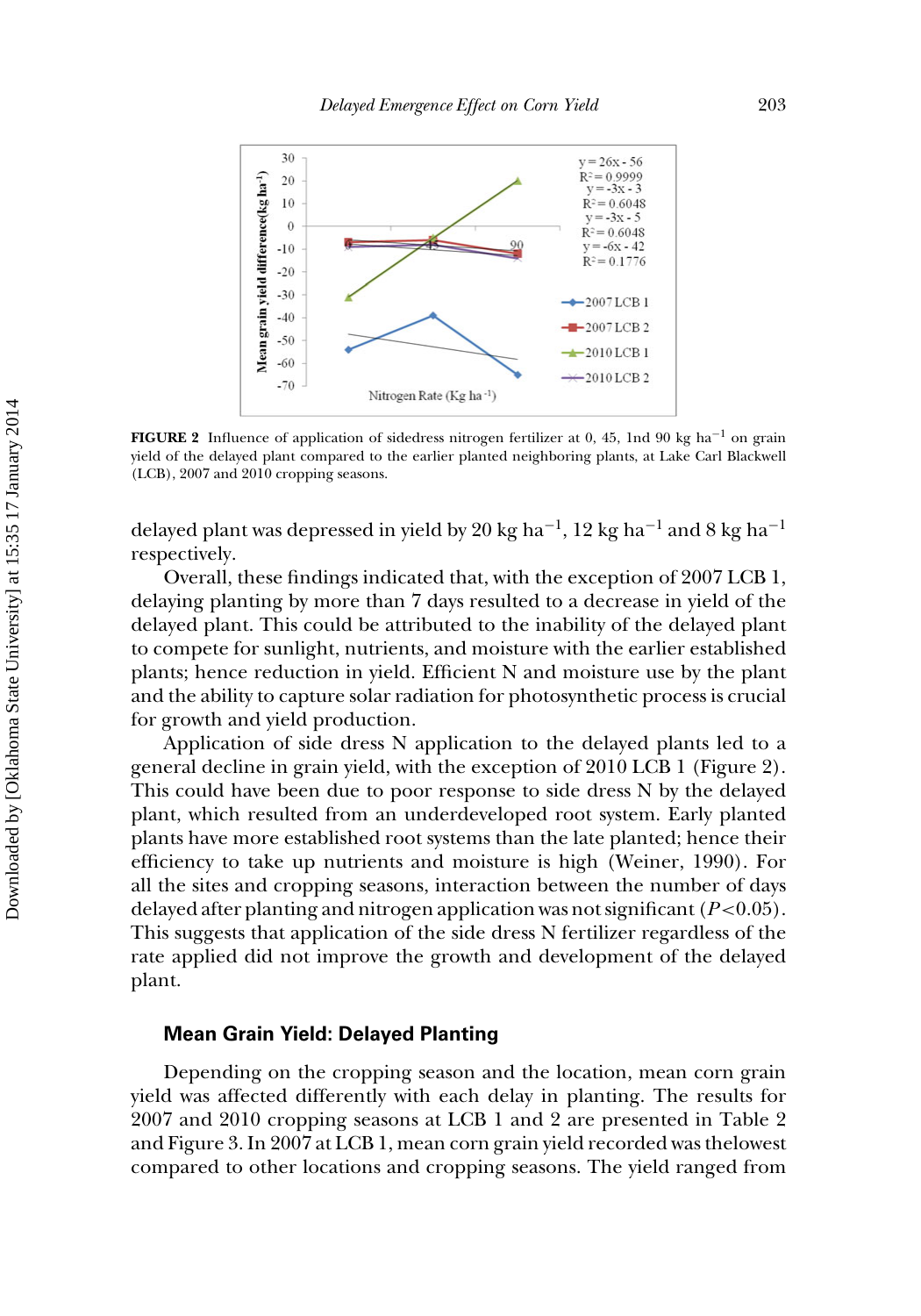

**FIGURE 3** Effect of delaying planting corn by 0.4, 7 and 10 days on mean grain yield during 2007 and 2010 cropping seasons at Lake Carl Blackwell, sites 1 and 2.

4464 kg ha<sup>-1</sup> to 7630 kg ha<sup>-1</sup> when planting was delayed by 10 and 7 days, respectively (Table 2). For this particular site and cropping season, grain yield increased by 94 kg ha<sup>-1</sup> with each delay in planting (Figure 3), contrary with past findings (Nafziger et al., 1991), that delayed planting leads to a decrease in yields.

The highest grain yield was recorded in 2007 LCB 2, which ranged from 12,559 to 14,525 kg ha<sup>-1</sup> (Table 2). Each day delay in planting resulted in a 337 kg ha<sup>-1</sup> yield decline (Figure 3). In the 2010 cropping season at LCB 1 and 2, each day delay in planting contributed to a 224 kg ha−<sup>1</sup> and  $22 \text{ kg } \text{ha}^{-1}$  mean corn yield decrease, respectively. In general, regardless of the cropping season and site, delayed planting for up to 7 days, did not contribute to a sizeable yield reduction. However, delaying for 10 days led to a modest decline in yields; an indication that, delaying planting for this period of time did not have a substantial negative impact on the overall grain yield and would not necessitate replanting. This finding is in agreement with what (Nafziger et al., 1991) determined, that <2 weeks delay in planting only contributed to 6 to 7% reduction in grain yield, irrespective of the percentage of the plants delayed. Their study concluded that, while earlier planted plants (#1 and #3) will not make up for the yield loss of the delayed plants, replanting will not increase yield potential unless more than half of the plants were delayed by three or more weeks. However, in a separate study by Liu et al. (2004) it was established that plants neighboring delayed plants can partially offset yield losses of the delayed plants, and plants located near the gaps in the row are able to compensate for the gaps; hence reducing the negative impact delayed planting will have on the mean grain yield. These findings assist in explaining the results obtained in this study.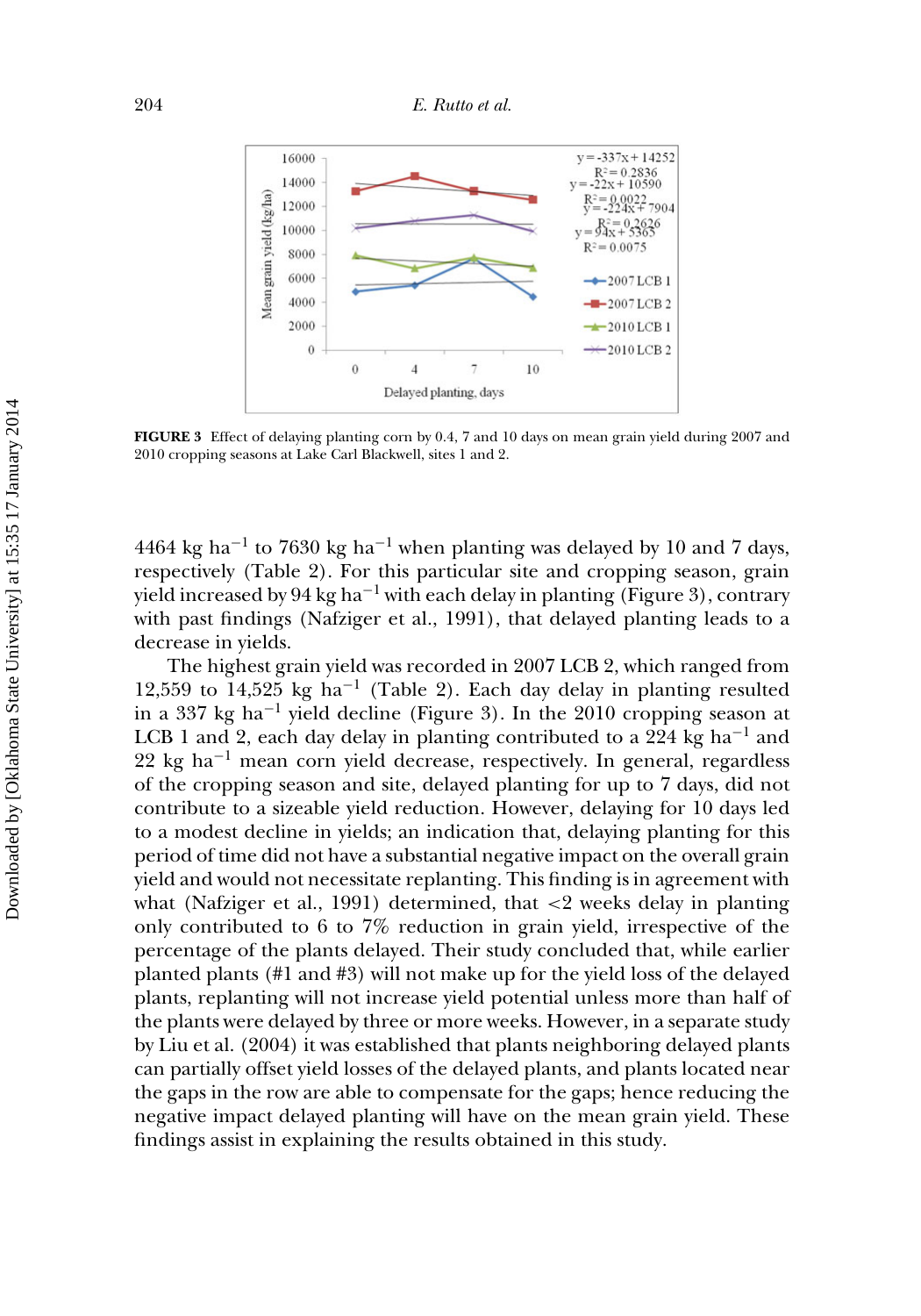

**FIGURE 4** Effect of varrying nitrogen application on mean corn grain yield during 2007 and 2010 cropping seasons at Lake Carl Blackwell, sites 1 and 2.

#### **Nitrogen Response**

The results for corn response to side dress nitrogen (N) application in 2007 and 2010 cropping seasons, at LCB 1 and 2 are presented in Table 2 and Figure 4. Generally the results varied with location, implying that corn responded differently to fertilizer N application. This could be due to field variability that exists at low resolutions (Solie et al., 1996).

In 2007 at LCB 1, corn yield increased with N rate (40 kg N ha<sup>-1</sup>). Grain yields however declined when the N rate was increased to 80 kg N ha−<sup>1</sup> (Figure 4). During the cropping season, at LCB 2, for each increase in sidedress N applied, mean grain yield increased by 608 kg ha<sup>-1</sup>. Mean grain yields as earlier recorded at LCB 1 dropped as well for LCB 2 to 13,633 kg ha<sup>-1</sup>, at the 80 kg N ha<sup>-1</sup> rate, and to 14327 kg ha<sup>-1</sup> when 40 kg N ha<sup>-1</sup> was applied (Table 2).

For 2010 LCB 1, mean corn yields were generally low. However,). the highest response to side dress N was recorded, with each increase in N rate applied, contributing to a 998 kg ha<sup>-1</sup> mean corn yield increase. Nonetheless, with 80 kg ha<sup>-1</sup>, a slight drop in yield was recorded (Figure 4). At LCB 2, a negative response to applied N was recorded as mean grain yields decreased by 174 kg ha−<sup>1</sup> with each increase in N side dress applied (Figure 4).

These findings, with exception of 2010 LCB 2, indicated that mean grain yield increased with 40 kg N ha<sup>-1</sup> side dress application and dropped when the rate was increased to 80 kg N ha<sup>-1</sup>. This suggests that over cropping seasons and locations, 40 kg N ha<sup>-1</sup> appeared to have been an optimum rate and beyond which mean grain yields declined. Nitrogen fertilization increases corn yield when N supply by soil is low (Wienhold et al., 1995; Sexton et al., 1996). Therefore, an excess application of N fertilizer beyond maximums will not lead to further increases. Instead, nitrate N is accumulated below the root zone, which can cause toxicity especially with in adequate soil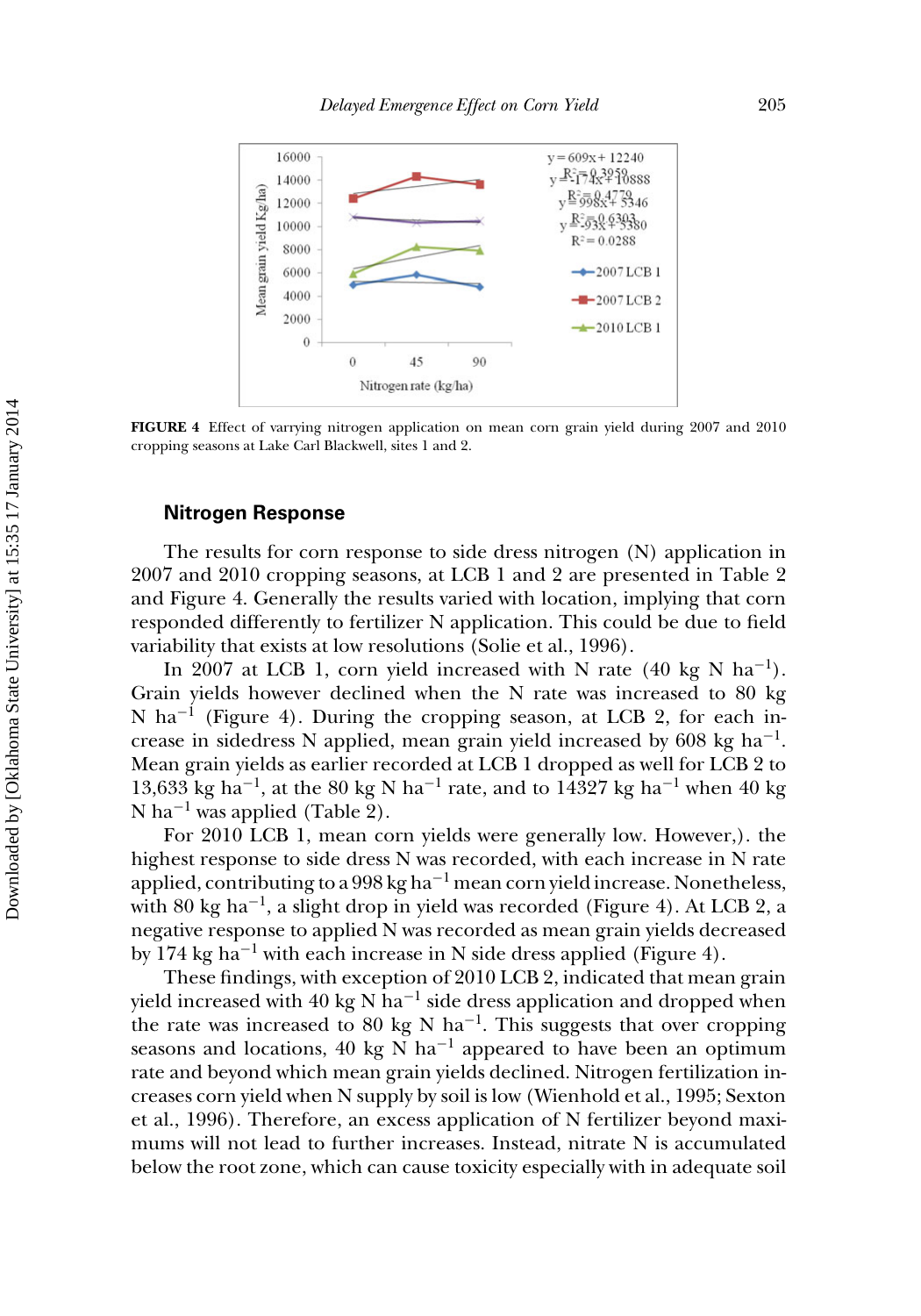**TABLE 3** Change in grain yield of the middle delayed plant compared to the average of the earlier planted neighboring plants as affected by delayed planting of 0, 4, 7 and 10 days and application of sidedress nitrogen (N) fertilizer at 0, 45 and 90 kg ha<sup>-1</sup>, at Lake Carl Blackwell (LCB), OK in 2007 and 2010 cropping seasons

| Mean Square                      |       |                            |                  |                  |  |  |  |  |
|----------------------------------|-------|----------------------------|------------------|------------------|--|--|--|--|
|                                  |       | 2007                       | 2010             |                  |  |  |  |  |
| Source                           | LCB1  | LCB <sub>2</sub>           | LCB <sub>1</sub> | LCB <sub>2</sub> |  |  |  |  |
| Replication                      | 1021  | 991                        | 702              | 1194             |  |  |  |  |
| Days delayed in planting         | 8456  | 851*                       | 4098             | 2280*            |  |  |  |  |
| Sidedress N rate                 | 634   | 100                        | 3413             | 275              |  |  |  |  |
| Error                            | 3145  | 280                        | 3027             | 659              |  |  |  |  |
|                                  |       | Grain yield $(kg ha^{-1})$ |                  |                  |  |  |  |  |
| Delayed planting (days)          |       |                            |                  |                  |  |  |  |  |
| $\boldsymbol{0}$                 | $-8$  | $\overline{2}$             | 24               | $-2$             |  |  |  |  |
| $\overline{4}$                   | $-68$ | $-3$                       | 26               | $\overline{4}$   |  |  |  |  |
| 7                                | $-87$ | $-12$                      | $-17$            | $-12$            |  |  |  |  |
| 10                               | $-91$ | $-22$                      | $-30$            | $-34$            |  |  |  |  |
| Sidedress N rate (kg $ha^{-1}$ ) |       |                            |                  |                  |  |  |  |  |
| $\boldsymbol{0}$                 | $-54$ | $-7$                       | $-31$            | $-9$             |  |  |  |  |
| 40                               | $-39$ | $-6$                       | $-5$             | $-8$             |  |  |  |  |
| 80                               | $-66$ | $-12$                      | 20               | $-14$            |  |  |  |  |
| <b>SED</b>                       | 46    | 14                         | 45               | 21               |  |  |  |  |
| N rate linear                    | ns    | ns                         | ns               | ns               |  |  |  |  |
| N rate quadratic                 | ns    | ns                         | ns               | ns               |  |  |  |  |
| DDP§ linear                      | ns    | **                         | <sub>ns</sub>    | **               |  |  |  |  |
| DDP quadratic                    | ns    | ns                         | ns               | ns               |  |  |  |  |

§ Days delayed after planting.

 $^\delta$  Not determined due to absence of data.

∗, ∗∗significant at the 0.05, and 0.01 probability levels, respectively.

SED = standard error of the difference between two equally replicated treatment means.

moisture (Ludwick et al., 1976). Excess N in the soil is also susceptible to loss by other mechanisms such as plant loss as ammonia  $(NH<sub>3</sub>)$ , denitrification, surface runoff, leaching and volatilization (Raun and Johnson, 1999) thereby reducing NUE Table 3.

#### **CONCLUSIONS**

The yield of the delayed plant (#2) consistently decreased with each day delay in planting. For 2007 LCB 1, 2007 LCB 2, 2010 LCB 1, and 2010 LCB 2, yields decreased by 27, 8, 20, and 12 kg ha−<sup>1</sup> for each planting day delay, respectively. Generally, the delayed plants did not respond to side dress N application, although a slight decrease in yield was noted with each additional N rate. The overall grain yield was not significantly reduced by delayed planting enough to warrant replanting. However, across seasons and locations, mean grain yield almost always resulted in a yield decrease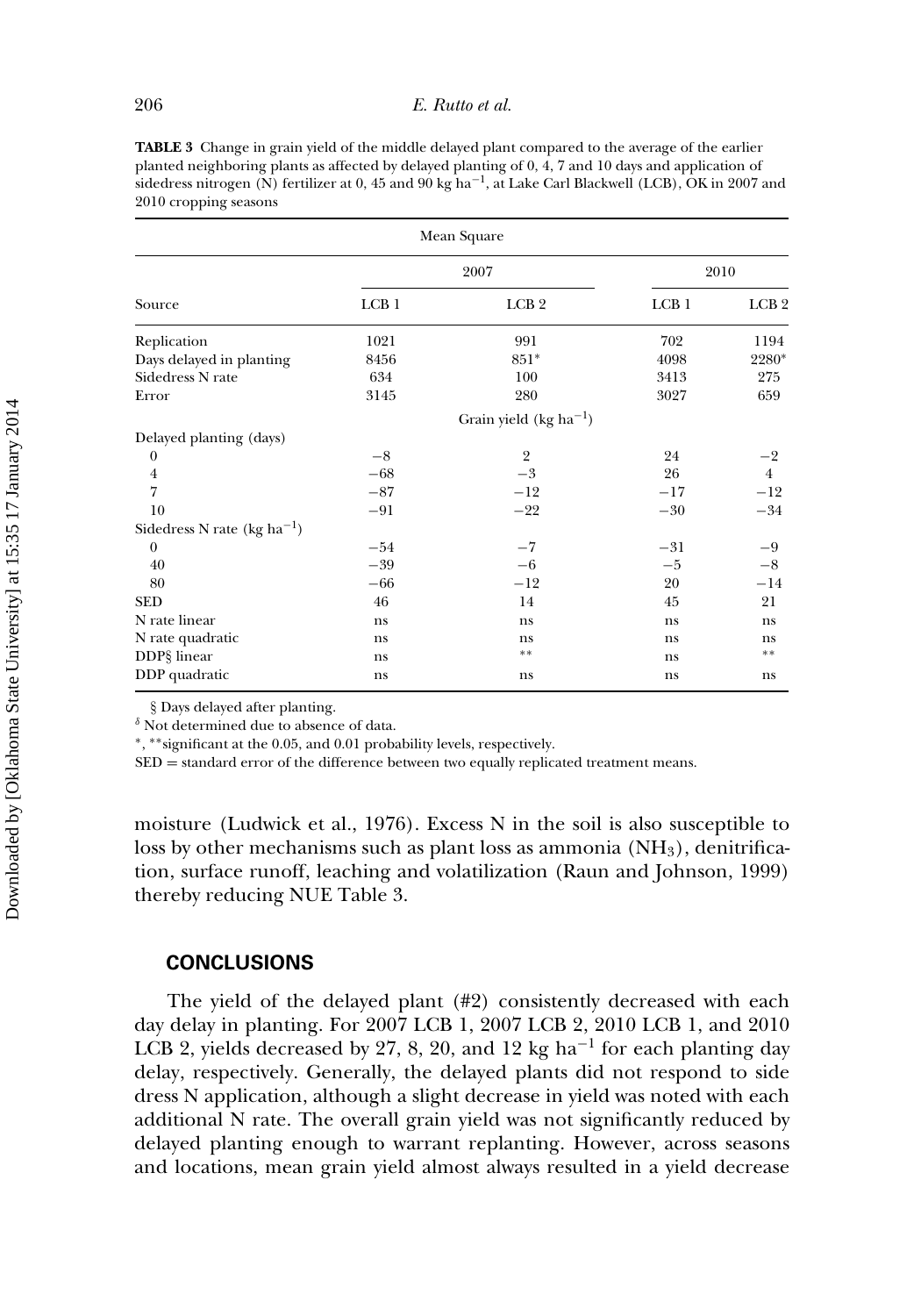when planting was delayed by 10 days. This demonstrated the ability of the earlier established plants to partially compensate for the decreased grain yield as a result of delayed planting. Therefore replanting plants delayed by 10 days may not be necessary since grain yield potential will not be increased. However, over all locations and years, the mean grain yield decrease of the delayed plant versus neighboring plants for each day delay was 122 kg ha<sup>-1</sup>. Side dress application contributed to an increase in yield by 609 and 998 kg ha−<sup>1</sup> for 2007 LCB 1 and 2010 LCB 1, respectively. The 40 kg N ha−<sup>1</sup> N rate seemed to have been an optimum rate across seasons and sites, and beyond this yield generally declined.

## **ACKNOWLEGDMENTS**

The authors would like to thank; Kevin Waldschmidt, Mondini Millor, Natasha Macnack, Anne Raun, Katharine Raun, and Caio Torres for their support during data collection, processing and analysis.

#### **REFERENCES**

- Benson, G. O. 1990. Corn replants decisions: A review. *Journal of Production Agriculture* 3:180–184.
- Blacklow, W. M. 1974. Simulation model to predict germination and emergence of corn (*zea mays* l.) In an environment of changing temperature. *Crop Science* 13: 604–608.
- Finck, C. 1997. Keep the planter pass sacred. *Farm Journal* 121: 16–18.
- Ford, J. H., and D. R. Hicks. 1992. Corn growth and yield in uneven emerging stands. *Journal of Production Agriculture* 5: 185–188.
- Hayhoe, H. N., and L. M. Dwyer. 1990. Relationship between percentage emergence and growing degree days for corn. *Canadian Journal of Soil Science* 70: 493–497.
- Liu, W., M. Tollenaar., G. Stewart, and W. Deen. 2004. Response of corn grain yield to spatial and temporal variability in emergence. *Crop Science* 44: 847–854.
- Ludwick, A. E., J. E. Reuss, and E. J. Langin. (1976). Soil nitrates following four years continuous corn and as surveyed in irrigated farm fields of central and eastern Colorado. *Environmental Quality* 5: 82–86.
- Nafziger, E. D., P. R. Carter, and E. E. Graham. 1991. Response of corn to uneven emergence. *Crop Science* 31: 811–815.
- Nielsen, R. L. 1998. Tips to make corn more profitable. West Lafayette, IN: Agronomy Department, Purdue University. Nielsen, R. L. 2001. Stand establishment variability in corn [online]. Available at: http://www.agry.purdue.edu/ext/pubs/AGRY-91-01 v5.pdf (accessed 1 December 2003).
- Raun, W. R., and G. V. Johnson. 1999. Improving nitrogen use efficiency for cereal production. *Agronomy Journal* 91: 357–363.
- Schmidt, J. P., A. J. Dejoia, R. B. Ferguson, R. K. Taylor, R. K. Young, and J. L. Havlin. 2002. Corn yield response to nitrogen at multiple in-field locations. *Agronomy Journal* 94: 798–806.
- Schneider, E. C. and S. C. Gupta. 1985. Corn emergence as influenced by soil temperature, matric potential and aggregate size distribution. *Soil Science Society of America Journal* 49: 415– 422.
- Sexton, B. T., J. F. Moncrief, C. J. Rosen, S. C. Gupta, and H. H. Cheng. 1996. Optimizing nitrogen and irrigation inputs for corn based on nitrate leaching and yield on a course textured soil. *Journal of Environmental Quality* 25: 982–992.
- Solie, J. B., W. R. Raun, R. W. Whitney, M. L. Stone, and J. D. Ringer. 1996. Optical sensor based field element size and sensing strategy for nitrogen application. *Trans. ASAE* 39: 1983–1992.